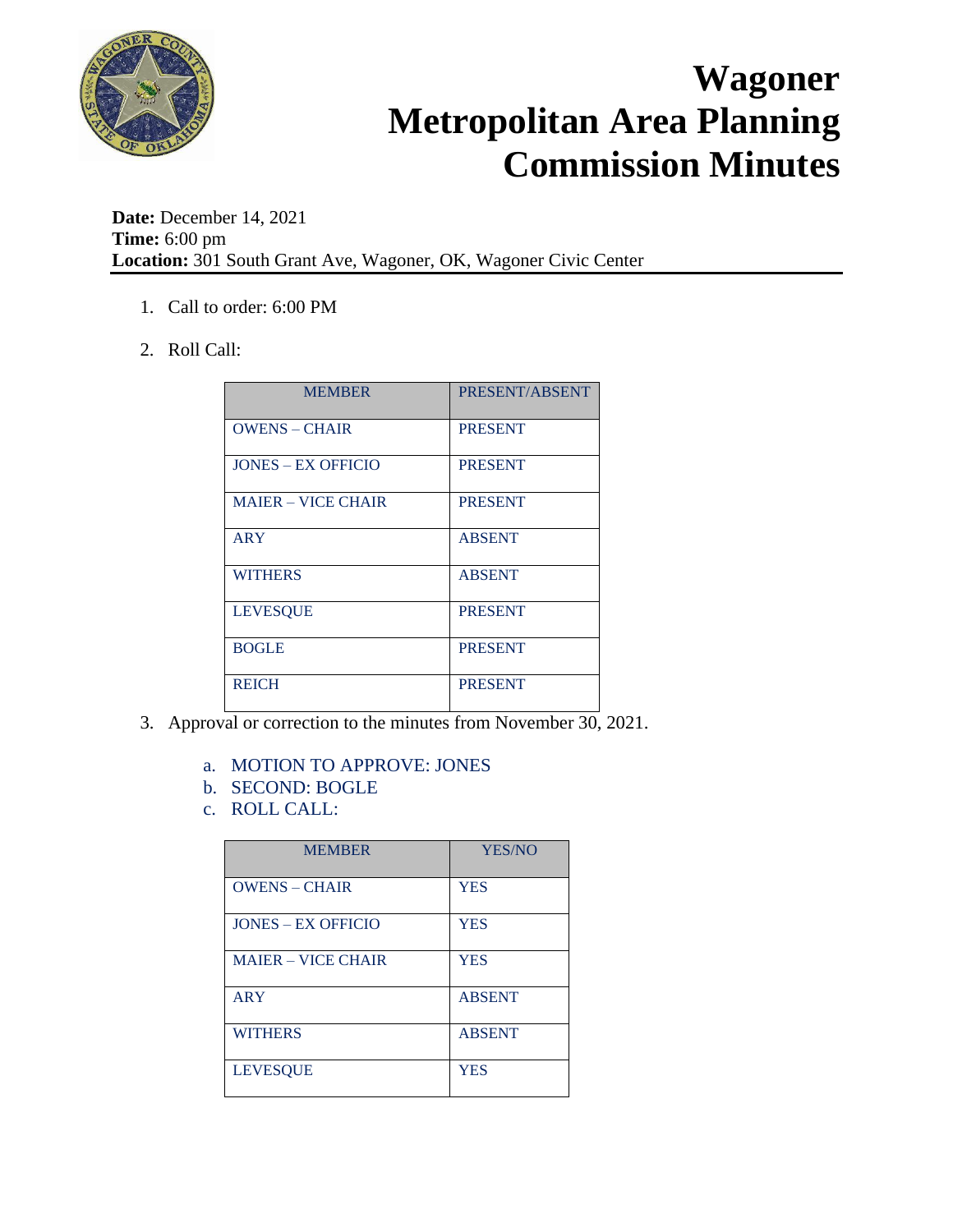

| <b>BOGLE</b> | <b>YES</b> |
|--------------|------------|
| <b>REICH</b> | <b>YES</b> |

- 4. Approve, conditionally approve, or disapprove the subdivision of land request in District 3, Case #43-21, Lee Signature Homes. Location:  $11445$  S.  $210^{th}$  E. Ave., Broken Arrow, OK.
	- a. MOTION TO APPROVE: JONES
	- b. SECOND: MAIER
	- c. ROLL CALL:

| <b>MEMBER</b>             | <b>YES/NO</b> |
|---------------------------|---------------|
| <b>OWENS - CHAIR</b>      | <b>YES</b>    |
| <b>JONES - EX OFFICIO</b> | <b>YES</b>    |
| <b>MAJER – VICE CHAIR</b> | <b>YES</b>    |
| <b>ARY</b>                | <b>ABSENT</b> |
| <b>WITHERS</b>            | <b>ABSENT</b> |
| <b>LEVESQUE</b>           | <b>YES</b>    |
| <b>BOGLE</b>              | <b>YES</b>    |
| <b>REICH</b>              | <b>YES</b>    |

- 5. Approve, conditionally approve, or disapprove the subdivision of land request in District 2, Case #44-21, Larry North. Location: 25811 E. 710 Rd, Wagoner, OK.
	- a. MOTION TO APPROVE: JONES
	- b. SECOND: BOGLE
	- c. ROLL CALL:

| <b>MEMBER</b>             | YES/NO     |
|---------------------------|------------|
| $OWENS - CHAIR$           | <b>YES</b> |
| $IONES - EX OFFICIO$      | <b>YES</b> |
| <b>MAJER – VICE CHAIR</b> | <b>YES</b> |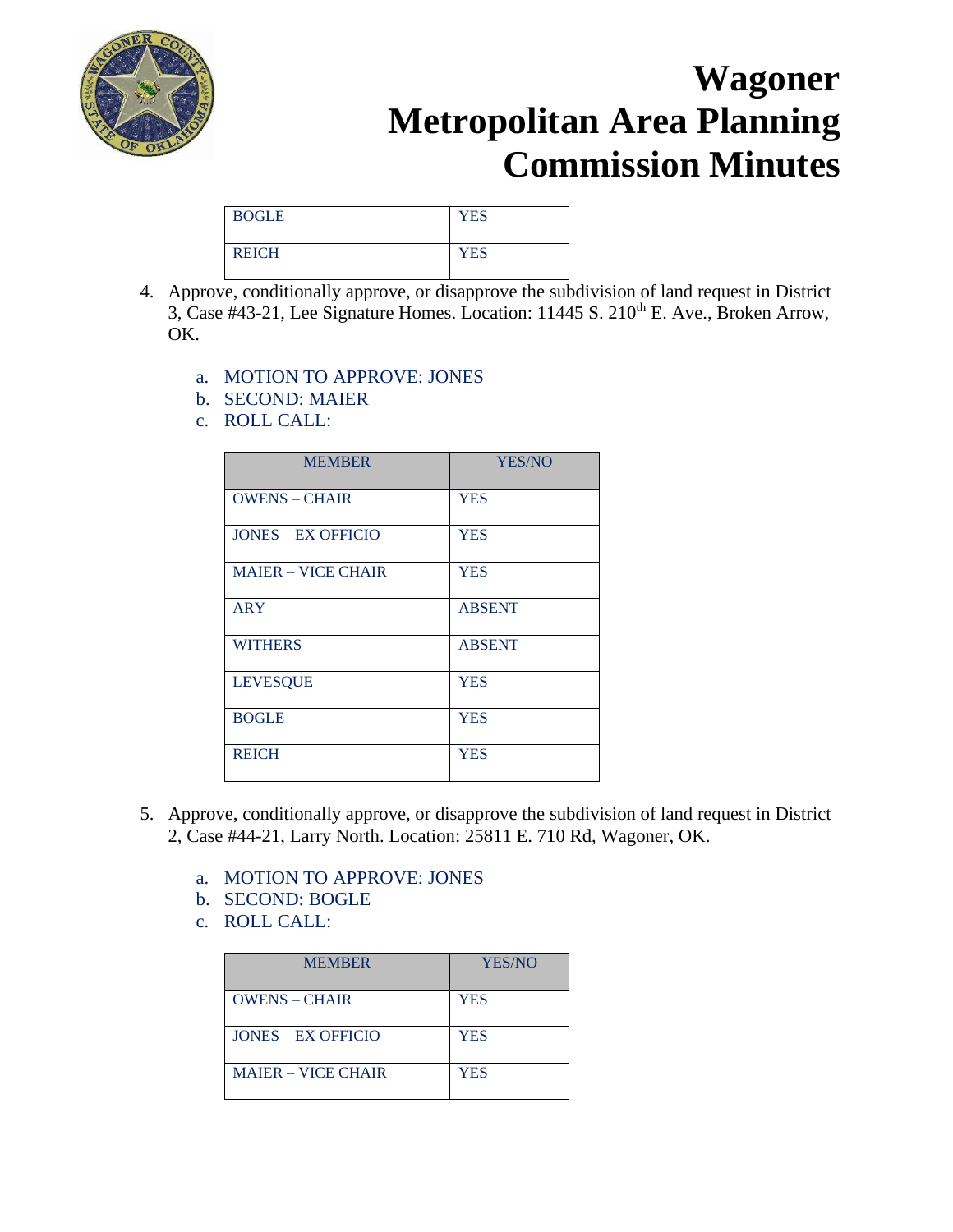

| <b>ARY</b>      | <b>ABSENT</b> |
|-----------------|---------------|
| <b>WITHERS</b>  | <b>ABSENT</b> |
| <b>LEVESQUE</b> | <b>YES</b>    |
| <b>BOGLE</b>    | <b>YES</b>    |
| <b>REICH</b>    | <b>YES</b>    |

- 6. Approve, conditionally approve, or disapprove the zoning map amendment and subdivision of land request in District 3, WCZ #51-21, Charles & Nancy Meadows. Location:  $11500$  S.  $225<sup>th</sup>$  E. Ave., Broken Arrow, OK.
	- a. MOTION TO APPROVE: MAIER
	- b. SECOND: BOGLE
	- c. ROLL CALL:

| <b>MEMBER</b>             | YES/NO         |
|---------------------------|----------------|
| <b>OWENS – CHAIR</b>      | <b>YES</b>     |
| <b>JONES - EX OFFICIO</b> | <b>ABSTAIN</b> |
| <b>MAIER - VICE CHAIR</b> | <b>YES</b>     |
| <b>ARY</b>                | <b>ABSENT</b>  |
| <b>WITHERS</b>            | <b>ABSENT</b>  |
| <b>LEVESQUE</b>           | <b>YES</b>     |
| <b>BOGLE</b>              | <b>YES</b>     |
| <b>REICH</b>              | <b>YES</b>     |

- 7. Approve, conditionally approve, or disapprove the zoning map amendment and subdivision of land request in District 1, WCZ #52-21, Felipe Martinez. Location: east of 353rd, on the north side of 121st, Broken Arrow, OK.
	- a. MOTION NO ACTION TAKEN -
	- b. SECOND:
	- c. ROLL CALL: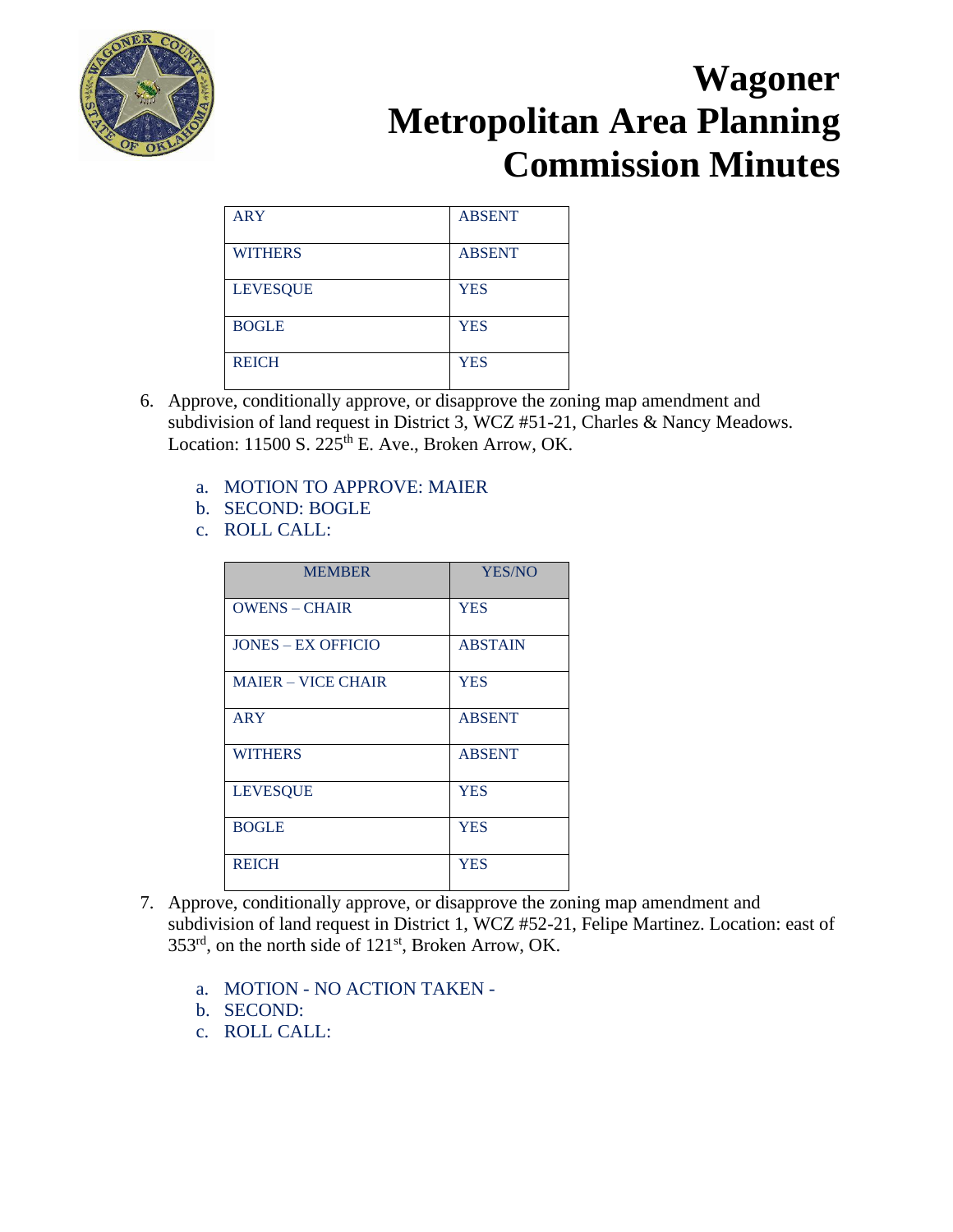

- 8. Approve, conditionally approve, or disapprove the Preliminary and Final Plat of Powell Estates in District 3. Location: south of  $141<sup>st</sup>$  St., on the west side of 257<sup>th</sup> E. Ave., Coweta, OK.
	- a. MOTION TO TABLE: MAIER
	- b. SECOND: JONES
	- c. ROLL CALL:

| <b>MEMBER</b>             | YES/NO        |
|---------------------------|---------------|
| <b>OWENS - CHAIR</b>      | <b>YES</b>    |
| <b>JONES – EX OFFICIO</b> | <b>YES</b>    |
| <b>MAJER – VICE CHAIR</b> | <b>YES</b>    |
| <b>ARY</b>                | <b>ABSENT</b> |
| <b>WITHERS</b>            | <b>ABSENT</b> |
| <b>LEVESQUE</b>           | <b>YES</b>    |
| <b>BOGLE</b>              | <b>YES</b>    |
| <b>REICH</b>              | <b>YES</b>    |

- 9. Old business
	- a) Approve, conditionally approve, or disapprove the code amendment investigation for the Wagoner Metropolitan Area Planning Commission to include the Subdivision Regulations, specifically an update to the general organization of the document, platting process, and engineering requirements.
		- a. MOTION TO TABLE: MAIER
		- b. SECOND: JONES
		- c. ROLL CALL:

| <b>MEMBER</b>             | YES/NO     |
|---------------------------|------------|
| <b>OWENS - CHAIR</b>      | <b>YES</b> |
| $IONES - EX OFFICIO$      | <b>YES</b> |
| <b>MAJER – VICE CHAIR</b> | <b>YES</b> |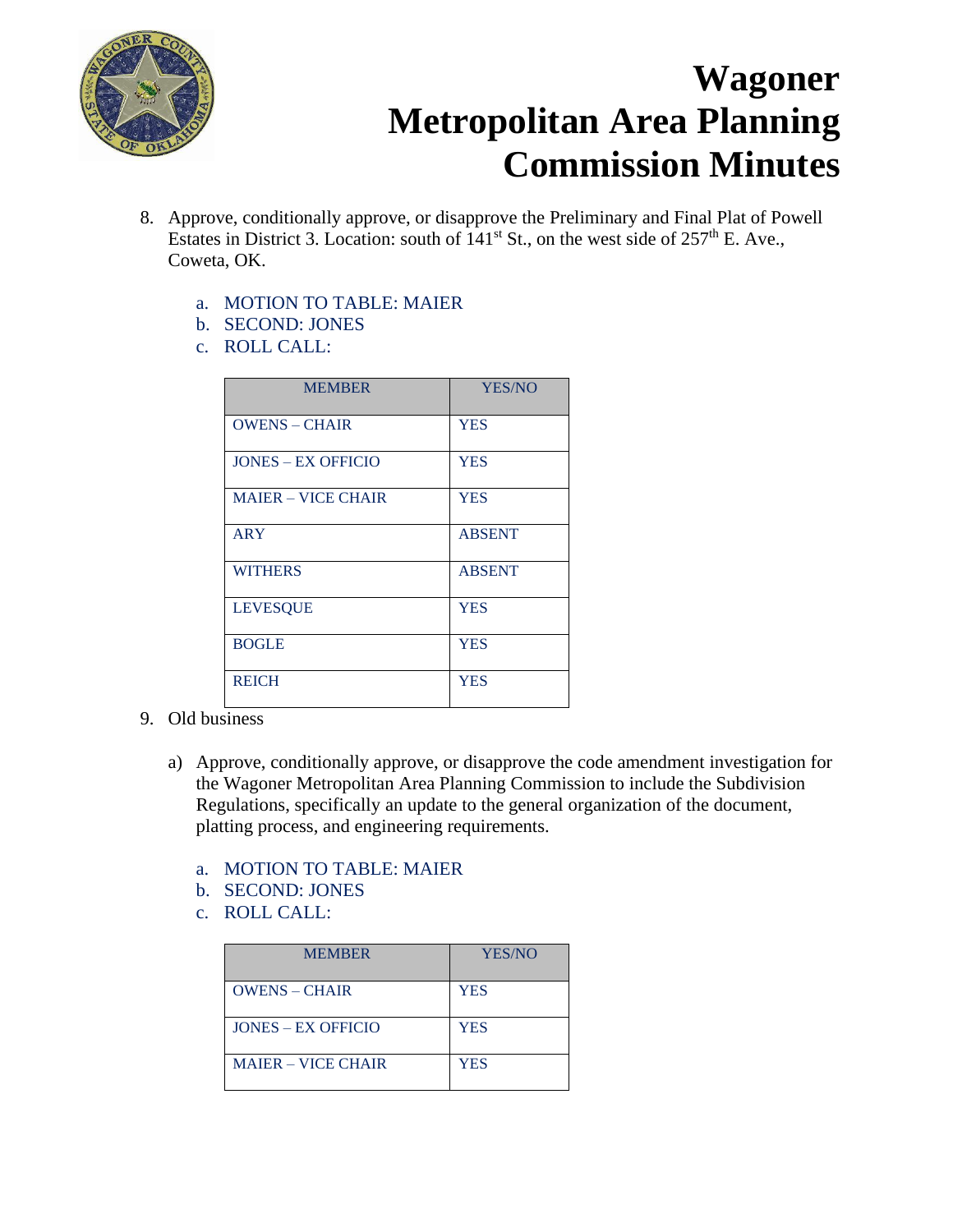

| <b>ARY</b>      | <b>ABSENT</b> |
|-----------------|---------------|
| <b>WITHERS</b>  | <b>ABSENT</b> |
| <b>LEVESQUE</b> | <b>YES</b>    |
| <b>BOGLE</b>    | <b>YES</b>    |
| <b>REICH</b>    | <b>YES</b>    |

- b) Approve, conditionally approve, or disapprove the code amendment investigation for the Wagoner Metropolitan Area Planning Commission Zoning Code, specifically sections pertaining to mobile homes placement, replacement, and mobile home zoning districts.
	- a. MOTION TO APPROVE: MAIER
	- b. SECOND: REICH
	- c. ROLL CALL:

| <b>MEMBER</b>             | YES/NO        |
|---------------------------|---------------|
| <b>OWENS - CHAIR</b>      | <b>YES</b>    |
| <b>JONES – EX OFFICIO</b> | <b>YES</b>    |
| <b>MAIER - VICE CHAIR</b> | <b>YES</b>    |
| <b>ARY</b>                | <b>ABSENT</b> |
| <b>WITHERS</b>            | <b>ABSENT</b> |
| <b>LEVESQUE</b>           | <b>YES</b>    |
| <b>BOGLE</b>              | <b>YES</b>    |
| <b>REICH</b>              | <b>YES</b>    |

- c) Approve, conditionally approve, or disapprove the code amendment investigation for the Wagoner Metropolitan Area Planning Commission Zoning Code, specifically section pertaining to the bulk and area use table, lot dimensions, and staff authority to approve variances to lot dimensions as a result of right-of-way acquisition.
	- a. MOTION TO APPROVE: JONES
	- b. SECOND: MAIER
	- c. ROLL CALL: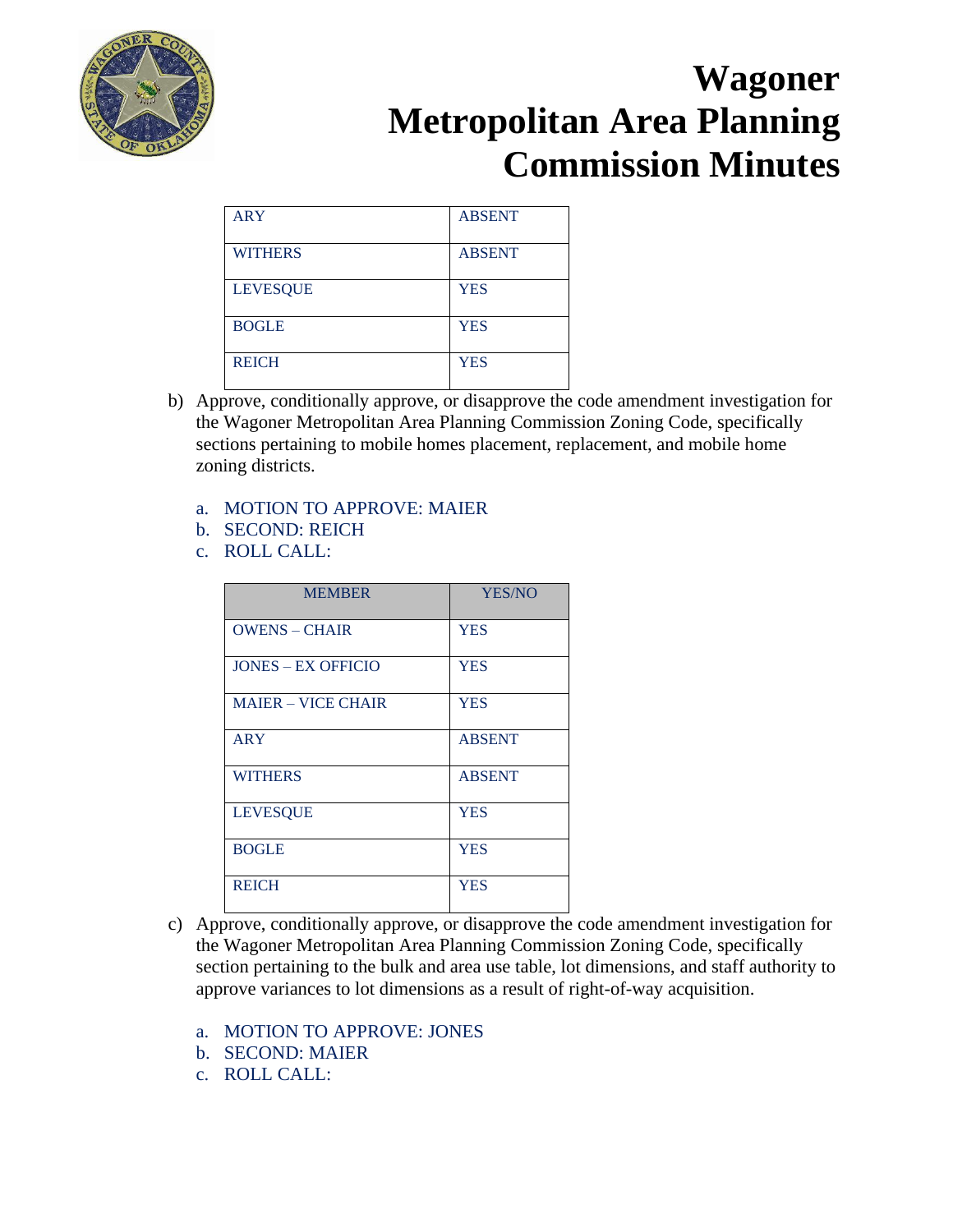

| <b>MEMBER</b>             | YES/NO        |
|---------------------------|---------------|
| <b>OWENS - CHAIR</b>      | <b>YES</b>    |
| <b>JONES – EX OFFICIO</b> | <b>YES</b>    |
| <b>MAIER - VICE CHAIR</b> | <b>YES</b>    |
| <b>ARY</b>                | <b>ABSENT</b> |
| <b>WITHERS</b>            | <b>ABSENT</b> |
| <b>LEVESQUE</b>           | <b>YES</b>    |
| <b>BOGLE</b>              | <b>YES</b>    |
| <b>REICH</b>              | <b>YES</b>    |

10. New business

- a. Introduction of Ron Skeen to the board by Jones.
- 11. Adjournment
	- a. MOTION TO ADJOURN: MAIER
	- b. SECOND: JONES
	- c. ROLL CALL:

| <b>MEMBER</b>             | YES/NO        |
|---------------------------|---------------|
| <b>OWENS – CHAIR</b>      | <b>YES</b>    |
| <b>JONES – EX OFFICIO</b> | <b>YES</b>    |
| <b>MAJER – VICE CHAIR</b> | <b>YES</b>    |
| <b>ARY</b>                | <b>ABSENT</b> |
| <b>WITHERS</b>            | <b>ABSENT</b> |
| <b>LEVESQUE</b>           | <b>YES</b>    |
| <b>BOGLE</b>              | <b>YES</b>    |
| <b>REICH</b>              | <b>YES</b>    |

The meeting was adjourned at 6:22 PM